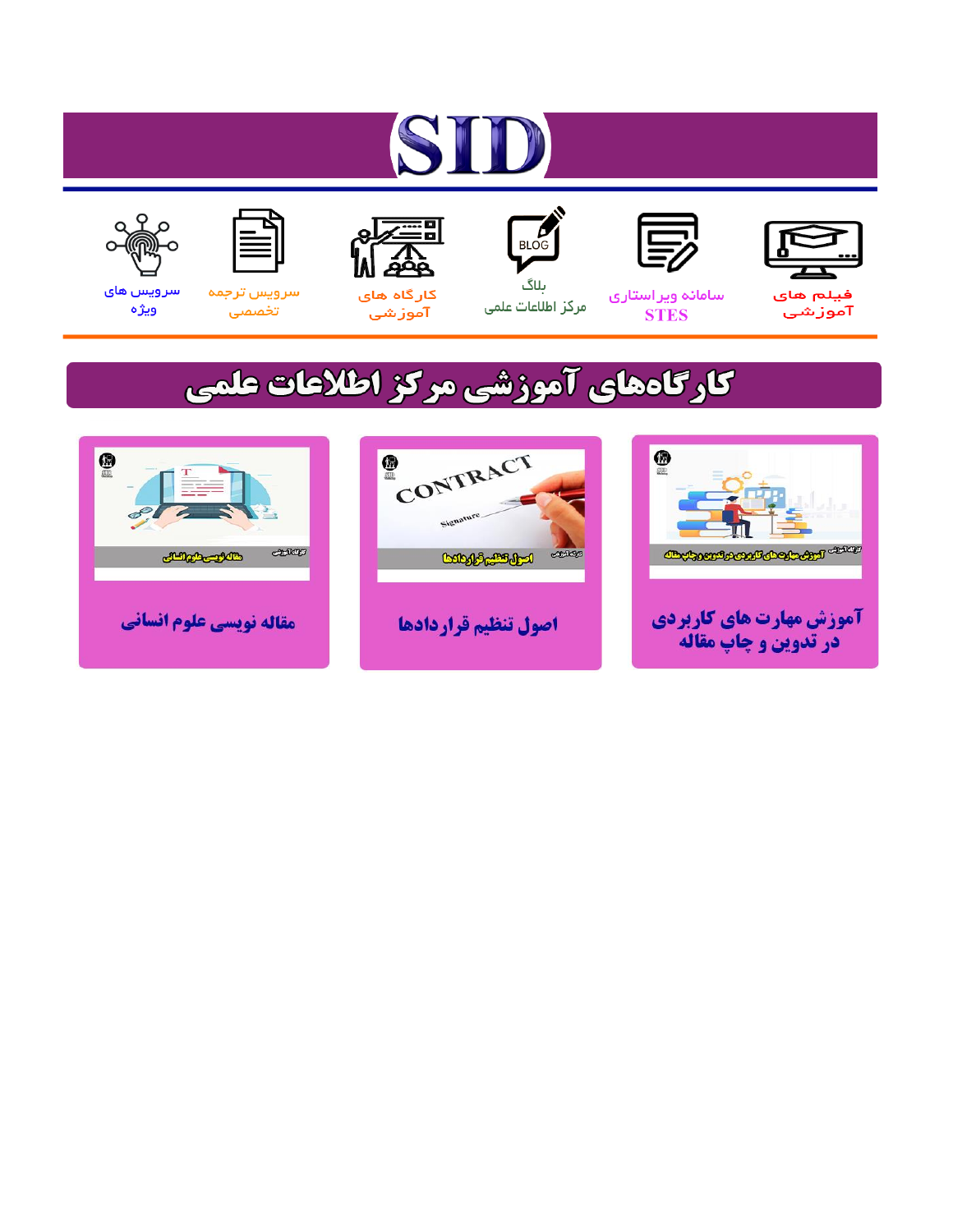*Original Article*  http://mjiri.iums.ac.ir **Medical Journal of the Islamic Republic of Iran (MJIRI)** 



*Med J Islam Repub Iran.* 2017(12 Dec);31.83. https://doi.org/10.18869/mjiri.31.83

## **The Relationship between insulin variable number of tandem repeats (INS-VNTR) -23 A/T and cytotoxic Tlymphocyte associated protein-4 (CTLA-4) +49 A/G polymorphisms with islet autoantibodies in persons with diabetes**



Mohammad Khoshroo<sup>1</sup>, Mohammad Ebrahim Khamseh<sup>2</sup>, Ali Akbar Amir Zargar<sup>3</sup>, Mojtaba Malek<sup>2</sup>, Reza Falak<sup>1</sup>, Mehdi Shekarabi<sup>4\*</sup>

Received: 5 Feb 2016 Published: 12 Dec 2017

#### **Abstract**

 **Background:** Both genetic and environmental factors are important in pathogenesis of diabetes. Non HLA (Human Leukocyte Antigen) genes such as INS-VNTR and CTLA-4 in addition of HLA genes have influence on genetic susceptibility for diabetes mellitus. In this study the association of +49 A/G CTLA-4 and -23 A/T INS-VNTR polymorphisms with diabetes and their association with islet autoantibodies were investigated.

 **Methods:** Thirty four autoantibody positive adult persons with diabetes mellitus and 39 persons with Type 1diabetes mellitus (T1DM), 40 autoantibody negative Type 2 diabetes mellitus (T2DM) patients and 40 healthy controls were studied using Polymerase Chain Reaction-Restriction Fragment Length Polymorphism (PCR-RFLP) technique.

**Results:** The frequencies of -23 A/T INS-VNTR genotypes were not significantly different among study groups. It was shown that the distribution of the +49A/G CTLA-4 allele and genotype frequencies did not differ between T1DM patients, autoantibody positive adult patients and controls. With increasing CTLA-4 G allele and GG/AG genotypes, the frequency of Glutamic Acid Decarboxylase Autoantibody (GADA), Islet Cell Autoantibody (ICA) and Islet Antigen 2 Antibody (IA2A) positive patients were increased.

**Conclusion:** Our results suggest that susceptibility allele A of -23A/T INS-VNTR does not have any role in the pathogenesis of diabetes in our patients and susceptibility allele G of +49 A/G CTLA-4 if not, has a small role in pathogenesis of diabetes in T1DM and autoantibody positive adult patients and in spite of significant increase in autoantibody negative T2DM group it does not have any role in disease pathogenesis.

**Keywords:** CTLA-4, INS-VNTR, Diabetes Mellitus, Autoantibodies, Polymorphism

*Copyright© Iran University of Medical Sciences* 

*Cite this article as*: Khoshroo M, Khamseh ME, Amir Zargar AA, Malek M, Falak R, Shekarabi M. The Relationship between insulin variable number of tandem repeats (INS-VNTR) -23 A/T and cytotoxic T-lymphocyte associated protein-4 (CTLA-4) +49 A/G polymorphisms with islet autoantibodies in persons with diabetes. *Med J Islam Repub Iran. 2017* (12 Dec);31:83. https://doi.org/10.18869/mjiri.31.83

#### **Introduction**

*\_\_\_\_\_\_\_\_\_\_\_\_\_\_\_\_\_\_\_\_\_\_\_\_\_\_\_\_\_\_* 

The prevalence of diabetes is rising in the world population and aging, urbanization, lifestyle changes and obesity can increase its incidence. The incidence of T1DM is rising in parallel with the world wide rise in T2DM. Epidemiological studies have shown that T1DM is not a childhood disease and an equivalent number of the cases diagnose in adult patients. The second group does not show typical characteristics of T1DM, yet has detectable islet

*↑What is "already known" in this topic:* 

Genetic susceptibility to IDDM is encoded by several loci, one of which (IDDM2) maps to a variable number of tandem repeats (VNTR) minisatellite, upstream of the insulin gene  $(INS)$ . The second, Cytotoxic  $T$  lymphocyte-associated antigen-4 (ctla-4) or IDDM12 is an important negative regulator of T-cell responses.

#### *→What this article adds:*

Allele A of -23 A/T INS-VNTR and allele G of +49 A/G CTLA-4 did not play a role in the disease pathogenesis.

*Corresponding author: Dr Mehdi Shekarabi, dr.shekarabim@gmail.com* 

<sup>1.</sup> Department of Immunology, School of Medicine, Iran University of Medical Sciences, Tehran, Iran.

<sup>2.</sup> Endocrine Research Center, Institute of Endocrinology and Metabolism, Iran University of Medical Sciences, Tehran, Iran.<br><sup>3.</sup> Molecular Immunology Research Center, Tehran University of Medical Science,

Tehran, Iran.

<sup>4.</sup> Department of Immunology, School of Medicine, Iran University of Medical Scienc-

es, Tehran, Iran & Immunology Research Center, Iran University of Medical Sciences, Tehran, Iran.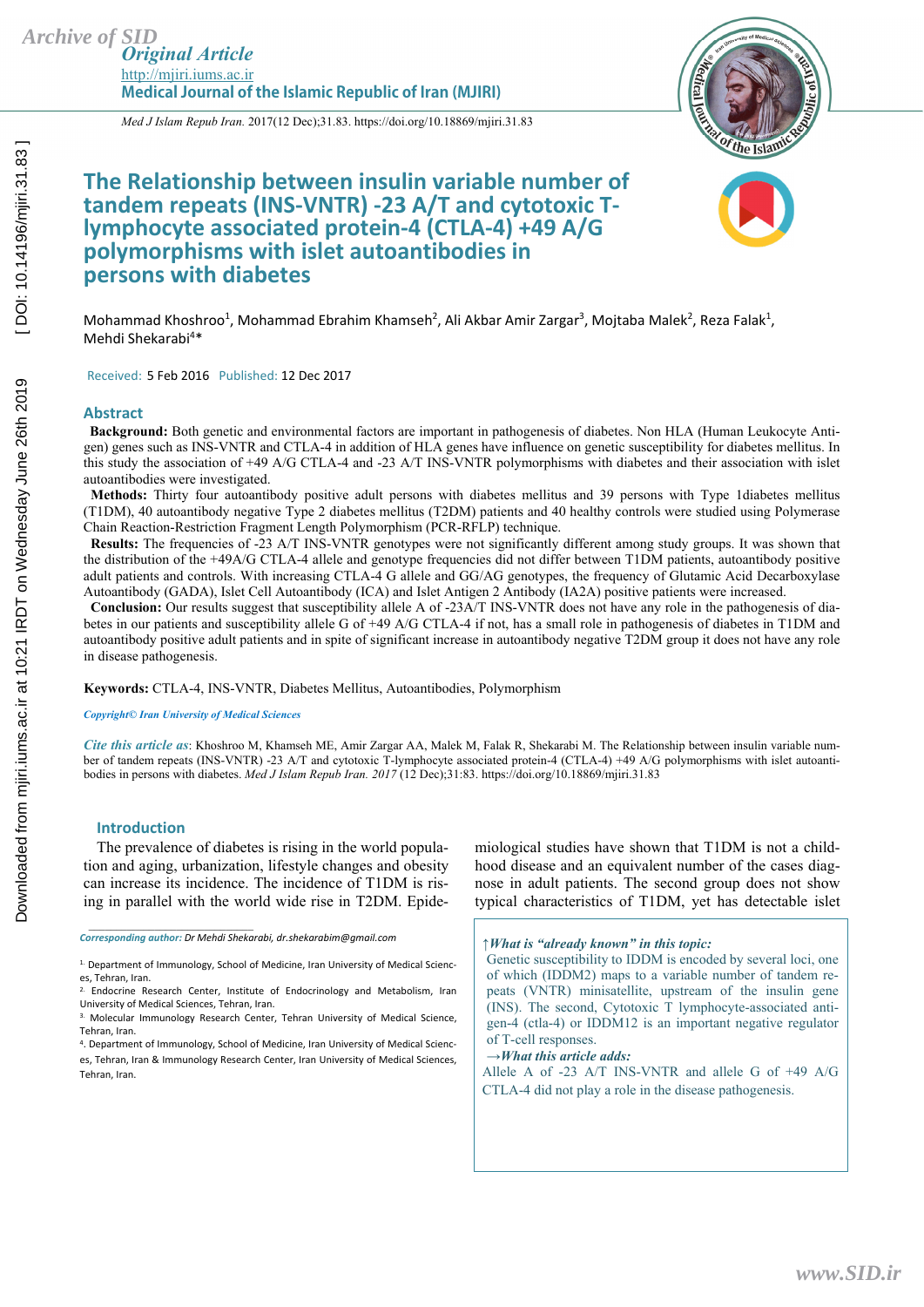autoantibodies and disease progression toward insulin dependency occurs in a short period of time. This slowly progressing autoimmune diabetes is known a s "latent autoimmune diabetes in adults" (LADA) (1**)**. Studies have shown that non HLA (Human Leukocyte Antigen) genes such as INS-VNTR and CTLA-4 in addition of HLA genes have influence on genetic susceptibility for LADA (2). The INS-VNTR has been broadly studied for association with T1DM, T2DM, birth size and the polycystic ovary syndrome (3). Also, this region is a susceptibility locus to LADA (4).

The insulin VNTR (INS-VNTR) is placed in 596 base pairs upstream (- 596) of the translation initiation codon of the insulin gene on chromosome 11. The INS-VNTR includes differing numbers of a 14-15 base pair repeat and categorized into three allelic groups: 1- the short class I alleles consisting of 26-63 repeats 2-the intermediate class II alleles (approximately 80 repeats) and 3-the long class III alleles consisting of 141-209 repeats. The class II alleles have been seen mostly in black populations and are infrequently found in Caucasians. In addition to length polymorphisms, within the various repeat units, nucleotide sequences can be different. The polymorphisms of the INS-VNTR are not randomly distributed and have been grouped into lineages based upon sequence and length. Moreover, the INS-VNTR polymorphism is in strong linkage disequilibrium with several neighboring single nucleotide polymorphisms. One of these is a A/T polymorphism, which can be identified by the restriction enzyme HphI and is situated 23 nucleotides upstream of the insulin gene translation initiation codon. In Caucasian population the -23 HphI A or T alleles can be used as surrogate genetic marker for class I and III VNTR alleles respectively (5, 6). Change in the other genes also is associated with LADA and T1DM. One of the candidate genes is CTLA-4, a negative regulator of the T cell activation. This gene has four exons and various polymorphisms have been reported at the promoter region and exon 1(7, 8). Among CTLA-4 gene polymorphisms, single nucleotide polymorphism (SNP) existing in exon 1, a G to A transition at position 49 (+49 A/G) leads to an Alanine to Threonine aminoacid substitution at the codon 17. This change has been associated with susceptibility to autoimmune diseases (7). The non-synonymous  $+49$  A $>$ G base substitution is responsible for Thr 17 Ala change. This amino acid substitution occurs in signal peptide region of molecule. In the endoplasmic reticulum, the molecule contains alanine at position 17 is abnormally glycosylated that leads to moving backwards of the molecules into the cytoplasm for degradation. This finally results in low amount of CTLA-4 (molecule contains alanine at position 17) at the cell surface and reduce the inhibitory function of CTLA-4 reported in patients with +49G allele (9, 10).

Many studies have investigated +49 A/G CTLA-4 in Iranian persons with diabetes mellitus and other ethnic groups (11). As there is no existing data for Iranians, we examined for the first time the relationship between -23 A/T INS-VNTR polymorphism and diabetes in Iranian population. In addition, we investigated the relationship between -23 A/T INS-VNTR and +49 A/G CTLA-4 polymorphisms with islet autoantibodies in our patients.

## **Methods**

### *Subject*

One hundred and twenty-six diabetic patients (T1DM 40 persons, phenotypically T2DM 84 persons and 40 persons without diabetes as controls) were enrolled between April and November 2014 in this cross- sectional study. Patient subjects were selected from the patients referred to Kamkar hospital in Qom, Iran. The study protocol was approved by the ethical committee of the Iran University of Medical Sciences, and written informed consent was also obtained from all of subjects. A questionnaire about age, age at diagnosis, gender, and family history of diabetes, education, exercise and smoking habits, and the duration of diabetes were completed by all participants. Also participants were interviewed and examined to determine characteristics and medical conditions by physician. Anthropometric evaluations were done by trained personnel and weight and height of each patient was measured and the BMI (Body Mass Index) was calculated using the formula body weight in kilograms divided by height in square meters. Patient subjects were divided into two groups of Type 1diabetes (40 persons) and phenotypically Type 2 diabetes (84 persons). Classification was based on age at diagnosis and current treatment. Type 1 diabetes was defined by the disease onset in age 30 years or less and insulin requirement at the onset of disease. Type 2 diabetes was defined by onset in age 30 years or after and non-requirement to insulin at the diagnosis. Two patients were 27 and 28 years of age but did not clearly exhibit the clinical features of either type.

#### *Autoantibodies evaluation*

A blood sample of 6 ml was drawn from each patient and control and centrifuged within 2 hours of collection. The sera were frozen at -70°C until used. A serum sample obtained from each individual was used to determine the serum levels of autoantibodies including Glutamic Acid Decarboxylase Autoantibody (GADA), Islet Cell Autoantibody (ICA) and Islet Antigen 2 Antibody (IA2A) using ELISA technique. Serum autoantibodies levels were measured using specific ELISA kit (EASTBIOPHARM, HANGZHOU EASTBIOPHARM CO., LTD.) According to the manufactures protocol. Antibodies levels were defined by plating a standard curve derived from known concentrations of standards using absorbance readings at 450 nm on ELISA reader. The minimum and maximum detection levels for the GADA were 1 ng/mL and 300 ng/mL respectively. Values above50 ng/mL for GADA was considered as positive (12). The minimum and maximum detection levels for the ICA were 0.5 U/L and 150U/L respectively and the minimum and maximum detection levels for the IA2A were 1 ng/mL and 300 ng/mL respectively. Sera with ICA or IA-2A values above the mean plus three times the standard deviation of the 40 non diabetic control subjects were regarded as positive. Values above 30 ng/mL for IA2A and 20 U/L for ICA were considered as positive. All samples were measured in duplicates.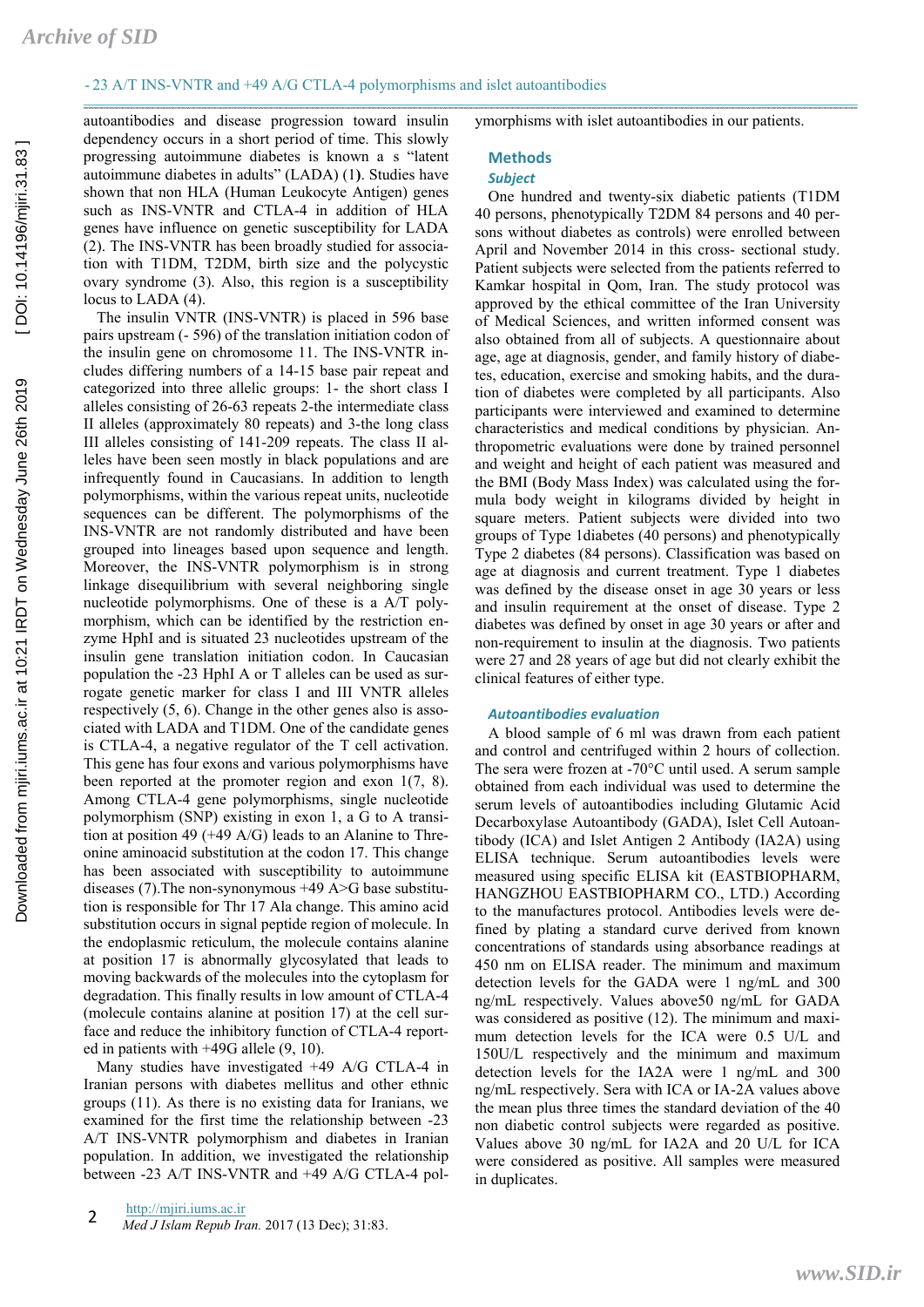| Gene            | Primer sequence used for PCR reaction     | Restriction enzyme | <b>PCR</b> Product<br>Size (bp) | Digested product size<br>(bp) |
|-----------------|-------------------------------------------|--------------------|---------------------------------|-------------------------------|
| $CTLA-4$        | 5'-AAC CCA CGG CTT CCT TTC TC-3' F CTLA-4 | <b>B</b> byI       | 463                             | A Allele:463                  |
|                 | 5'-ATA CAG AGC CAG CCA AGC CA-3' R CTLA-4 |                    |                                 | G Allele: 244, 219            |
| <b>INS-VNTR</b> | 5'-GCC ATC AAG CAG GTC TGT TCC-3'F INS    | HphI               | 641                             | A Allele:234,231,136,40       |
|                 | 5'-CGT GCC CAC CCT CTG ATG TA-3' R INS    |                    |                                 | T Allele: 271, 234, 136       |

### *DNA extraction*

After autoantibodies screening, 151 subjects were selected. Peripheral blood samples of 34 antibodies positive T2DM, 40 antibodies negative T2DM, 39 T1DM and 40 antibody negative non diabetic controls were collected in 10 mL volumes by venous puncture and genomic DNA was extracted by non-enzymatic salting out method, as described previously (13).

#### *Genotyping and RFLP analysis*

At the INS-VNTR locus, alleles are known as class I  $(26 - 63$  repeats), class II (about 80 repeats) and class III (141–209 repeats), with frequencies of approximately 0·71 and 0·29 for class I and III. The −23A /T HphI polymorphism (rs689) was used as a surrogate marker for INS-VNTR genotyping, as both loci display a linkage disequilibrium higher than 99·7% in Caucasian and Mongoloid populations (14).

Another candidate gene for T cell-mediated autoimmune diseases like T1DM is CTLA-4. In this gene, the main polymorphism is localized in exon 1 at position 49  $(A \rightarrow G)$ , which encodes Threonine or Alanine, respectively. The CTLA-4 G allele has been associated with T1DM in many populations (15).

The target region of the INS-VNTR and CTLA-4 gene were amplified by polymerase chain reaction (PCR) with the forward primer 5'-GCC ATC AAG CAG GTC TGT TCC-3' and reverse primer 5'-CGT GCC CAC CCT CTG ATG TA-3' for INS-VNTR and the forward primer 5'- AAC CCA CGG CTT CCT TTC TC-3' and reverse primer 5'-ATA CAG AGC CAG CCA AGC CA-3' for CTLA-4 (PCR-products size 641 and 463 bp respectively). Two primer pairs were designed using Oligo 5 Software and were blasted in NCBI website: http://www. ncbi.nlm.nih.gov/tools/primer-blast/. The designed PCR primers have been made by Cina Clon Company, Tehran, Iran. PCR reactions were performed by Ampliqon Inc. Master Mix (Cat No: 180303) in the final volume of 25 μl and 20 μl for INS-VNTR and CTLA-4 respectively. A 50 ng genomic DNA was amplified in PCR reaction containing of master mix, 0.6 μM of each primer for INS-VNTR and 0.4 μM of each primer for CTLA-4 and distilled water. The reaction mixture was first heated at 95°C for 5 min and amplification was done for 35 cycles in a PCR thermocycler by denaturation at 93°C for 30s, annealing at 56°C for 40s and extension at 72°C for 40s at each cycle and with final extension at 72ºC for 10 min for amplification of the desired fragment of INS-VNTR. PCR conditions in a PCR thermocycler were denaturation at 95ºC for 5 min, followed by 35 cycles of denaturation at 93ºC for 30s, annealing at 55ºC for 40s, and extension at 72ºC for 40s with final extension at 72ºC for 10 min for amplification of desired fragment of CTLA-4. The products were then kept at 4°C until further use. RFLP analysis was done using HphI and BbvI (ER1101 HphI and ER1451 BseXI Fermentas, Germany) in 15μL total volume. RFLP analysis for -23 A/T INS-VNTR was done by using HphI in 15μL total volume by mixing: 5μl of PCR product, 1.1μl HphI restriction enzyme solution (Fermentas), and 8.9μL nuclease-free water. The mixture was incubated at 37°C for 16 hours followed by heating at  $65^{\circ}$ C for 20 min for enzyme inactivation. RFLP analysis for +49 A/G CTLA-4 was done using BbvI in 15μL total volume by mixing: 5μL of PCR products, 1.1μL of BbvI restriction enzyme solution, and 8.9μL nuclease-free water. The mixture was incubated at 65°C for 16 hours followed by heating at 80°C for 20 min.

DNA fragments were resolved in 1.5% agarose gel at 80V. The gel was stained with ethidium bromide and the bands visualized in gel doc. For the A allele, four 271, 234, 136 and 40 bp fragments and for the T allele, three 234, 231 and 136 fragments were resulted for -23 INS-VNTR. For the G allele, digestion of the amplified 463 bp product with BbvI enzyme resulted in 244 bp and 219 bp fragments and for the A allele one 463 fragment were resulted (Table 1).

#### *Statistical analysis*

Descriptive statistics (mean and SD) were reported for quantitative variables. Frequency distribution were expressed as percentage while significant tests were done with the t-test, ANOVA and correlations done by Pearson or Spearman.

Alleles and genotypes frequencies between patients and controls were analyzed by chi-square test. All analyses were performed using SPSS 16 Software. The p values of <0.05 were considered significant.

#### **Results**

Of 84 (missed 16 serum samples of 100 initially samples) phenotypically Type 2 diabetes patients, 34 (40.47 %) were antibody positive. Clinical characteristics of study groups are presented in Table 2. Of 34 antibody positive T2DM patients 25 (73.52%) persons were GADA positive, 26 (76.47%) persons were ICA positive and finally 16 (47.1%) were IA2A positive. Of 39 (missed one sample of 40 initially samples) T1DM, 11(28.20%) were antibody positive. Of these, 10 (25.64%) persons were GADA positive, 11 (28.20%) persons were ICA positive and 5 (12.82) persons were IA2A positive. Genotype and allele frequencies of -23 A/T INS-VNTR and +49 A/G CTLA-4 in our study groups presented in Tables 3 and 4 respectively. The frequencies of -23 A/T INS-VNTR gen-

http://mjiri.iums.ac.ir *Med J Islam Repub Iran.* 2017 (13 Dec); 31.83. 3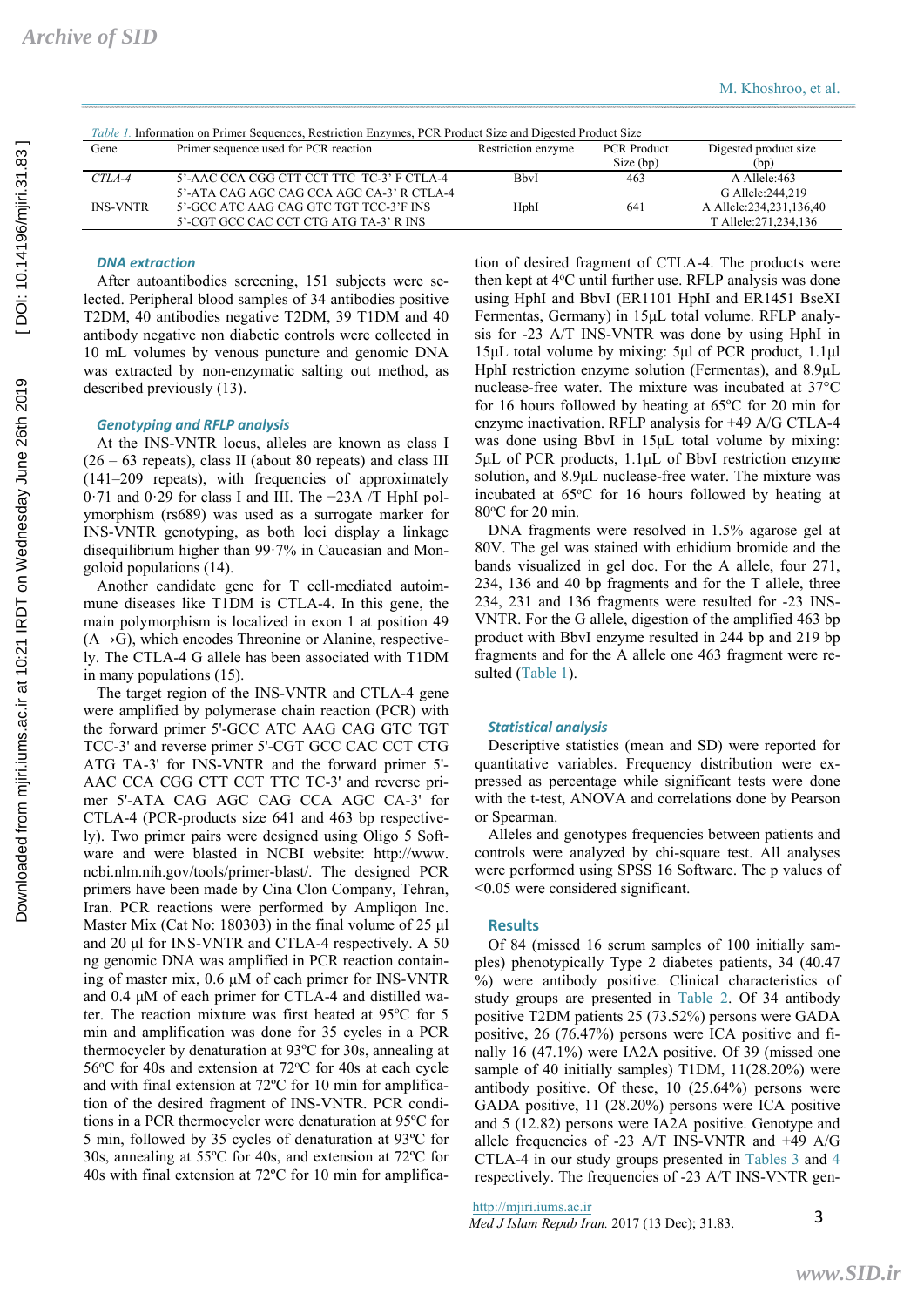| Group                                                                                |                       |                                        |                                        |                     |  |
|--------------------------------------------------------------------------------------|-----------------------|----------------------------------------|----------------------------------------|---------------------|--|
| Characteristics                                                                      | T1DM                  | Autoantibody positive<br>T2DM patients | Autoantibody negative<br>T2DM patients | Controls            |  |
| n                                                                                    | 39                    | 34                                     | 40                                     | 40                  |  |
| M/F(%)                                                                               | 20(51.28%)/19(48.72%) | $13(38.2\%)/21(61.8\%)$                | $16(40\%)/24(60\%)$                    | $22(55\%)/18(45\%)$ |  |
| Age $(SD)$ y                                                                         | 15.43(5.16)           | 53.41 (8.80)                           | 51.02(8.61)                            | 42.7(15.4)          |  |
| BMI (SD)                                                                             | Not determined        | 29.10(4.84)                            | 30.63(3.88)                            | 26.16(5.01)         |  |
| Hypertension $(\% )$                                                                 | Not determined        | 19(55.9)                               | 25(62.5)                               | 0.0(0.0)            |  |
| Family history of diabetes (%)                                                       | 18(46.15%)            | 22(64.7)                               | $32(80\%)$                             | 0.0(0.0)            |  |
| Insulin dependency $(\% )$                                                           | 39(100)               | 10(29.4)                               | 13(32.5)                               | 0.0(0.0)            |  |
| Dislipidemia (%)                                                                     | Not determined        | 15(44.1)                               | 16(40)                                 | 0.0(0.0)            |  |
| Autoimmune diseases history                                                          | 1(2.56)               | 6(17.6)                                | 7(17.5)                                | 0.0(0.0)            |  |
| n: number, M: Male, F: Female, SD: Standard Deviation, y: year, BMI: Body Mass Index |                       |                                        |                                        |                     |  |
| Table 3. Genotype and Allele Frequencies of -23A/T INS-VNTR in Study Groups          |                       |                                        |                                        |                     |  |
|                                                                                      |                       | Group                                  |                                        |                     |  |
| Genotypes $(\% )$                                                                    | T1DM                  | Autoantibody positive<br>T2DM patients | Autoantibody negative<br>T2DM patients | Controls            |  |
| AA                                                                                   | 9/39(23.1)            | 5/34(14.70)                            | 6/40(15)                               | 11/40(27.5)         |  |
| <b>TT</b>                                                                            | 22/39(56.4)           | 19/34(55.89)                           | 27/40(67.5)                            | 19/40(47.5)         |  |
| AT                                                                                   | 8/39(20.5)            | 10/34(29.41)                           | 7/40(17.5)                             | 10/40(25)           |  |
| Allels $(\% )$                                                                       |                       |                                        |                                        |                     |  |
| A                                                                                    | 26/78(33.3)           | 20/68(29.41)                           | 19/80(23.75)                           | 32/80(40)           |  |
| T                                                                                    | 52/78(66.7)           | 48/68(70.59)                           | 61/80(76.25)                           | 48/80(60)           |  |
| Table 4. Genotype and Allele Frequencies of +49A/G CTLA-4 in Study Groups            |                       |                                        |                                        |                     |  |
|                                                                                      |                       | Group                                  |                                        |                     |  |
| Genotypes $(\% )$                                                                    | T1DM                  | Autoantibody positive T2DM<br>patients | Autoantibody negative<br>T2DM patients | Controls            |  |
| GG                                                                                   | 18/39(46.15)          | 15/34(44.12)                           | 24/40(60)                              | 12/40(30)           |  |
| AA                                                                                   | 11/39(28.20)          | 9/34(26.47)                            | 9/40(22.5)                             | 13/40(32.5)         |  |
| AG                                                                                   | 10/39(25.64)          | 10/34(29.41)                           | 7/40(17.5)                             | 15/40(37.5)         |  |
|                                                                                      |                       |                                        |                                        |                     |  |
|                                                                                      |                       |                                        |                                        |                     |  |
| Allels $(\% )$<br>A                                                                  | 32/78(41.02)          | 28/68(41.18)                           | 25/80(30)                              | 41/80(51.25)        |  |

otypes were not significantly different between T1DM patients, antibody positive T2DM patients, antibody negative T2DM patients and normal subjects (Tables 5, 6). The + 49 A/G CTLA-4 risk genotype GG was most frequent in antibody negative T2DM patients (60 %), followed by T1DM patients (46.15 %), antibody positive T2DM patients (44.12 %) and healthy controls (30%). The +49 A/G CTLA-4 AG and GG genotypes were associated with antibody negative T2DM patients (Tables 7, 8). The distribution of +49 A/G CTLA-4 genotypes and alleles frequencies based on chi- squared test did not differ significantly between T1DM patients, antibody positive T2DM patients and controls. The frequencies of +49 A/G CTLA-4 genotypes and alleles were significantly different between antibody negative T2DM patients and healthy subjects at  $p < 0.05$ .

With increasing CTLA-4 G allele and GG/AG genotypes, the frequency of GADA, ICA and IA2A positive

| Table 5. INS-VNTR -23A/T Genotypes and Alleles Frequencies in Autoantibody Positive T2DM Patients and Controls |                                         |              |                      |       |  |  |
|----------------------------------------------------------------------------------------------------------------|-----------------------------------------|--------------|----------------------|-------|--|--|
| Par.                                                                                                           | Autoantibody positive T2DM patients (n) | Controls (n) | Odds ratio (95%CI)   |       |  |  |
| Genotypes                                                                                                      |                                         |              |                      |       |  |  |
| AA                                                                                                             |                                         | 11           | $0.45(0.14-1.473)$   | 0.183 |  |  |
| AT                                                                                                             | 10                                      | 10           | $1.25(0.45-3.5)$     | 0.670 |  |  |
| TT                                                                                                             | 19                                      | 19           | $1.4(0.56 - 3.51)$   | 0.472 |  |  |
| Alleles                                                                                                        |                                         |              |                      |       |  |  |
|                                                                                                                | 20                                      | 32           | $0.625(0.314-1.243)$ | 0.179 |  |  |
|                                                                                                                | 48                                      | 48           | $1.6(0.8-3.18)$      | 0.179 |  |  |
|                                                                                                                | .                                       |              |                      |       |  |  |

CI: confidence interval, P≤0. 05\*

|           | Table 6. INS-VNTR -23A/T Genotypes and Alleles Frequencies in Autoantibody Negative T2DM Patients and Controls |                |                      |       |  |
|-----------|----------------------------------------------------------------------------------------------------------------|----------------|----------------------|-------|--|
|           | Autoantibody negative T2DM patients (n)                                                                        | Controls $(n)$ | Odds ratio (95%CI)   |       |  |
|           |                                                                                                                |                |                      |       |  |
| Genotypes |                                                                                                                |                |                      |       |  |
| AA        |                                                                                                                | П              | $0.46(0.153 - 1.41)$ | 0.172 |  |
| AT        |                                                                                                                | 10             | $0.64(0.215-1.88)$   | 0.412 |  |
| TT        | 27                                                                                                             | 19             | $2.30(0.93 - 5.70)$  | 0.07  |  |
| Alleles   |                                                                                                                |                |                      |       |  |
| A         | 19                                                                                                             | 32             | $0.43(0.23-0.824)$   | 0.01  |  |
|           | 61                                                                                                             | 48             | $2.31(1.21-4.41)$    | 0.01  |  |

CI: confidence interval, P≤0. 05\*

http://mjiri.iums.ac.ir

*Med J Islam Repub Iran.* 2017 (13 Dec); 31:83. 4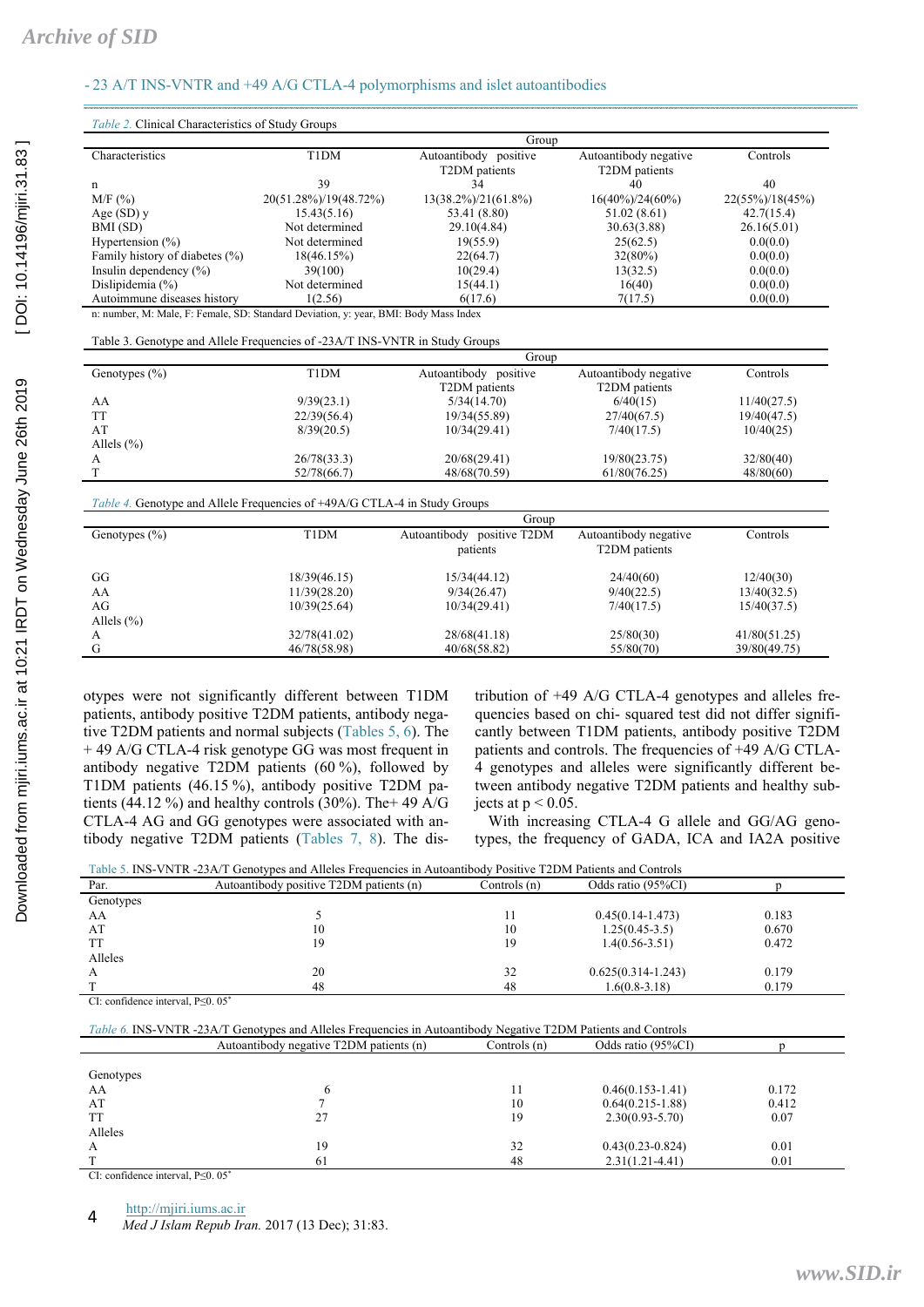|          | Autoantibody positive<br>T2DM patients (n) | Controls<br>(n) | Odds ratio (95%CI)     |       |
|----------|--------------------------------------------|-----------------|------------------------|-------|
| Genotype |                                            |                 |                        |       |
| AA       |                                            | 13              | $0.75(0.27-2.05)$      | 0.572 |
| AG       | 10                                         | 15              | $0.7(0.26 - 1.84)$     | 0.463 |
| GG       |                                            | 12              | $1.842(0.708 - 4.796)$ | 0.209 |
| Allele   |                                            |                 |                        |       |
| А        | 28                                         | 41              | $0.67(0.347-1.278)$    | 0.221 |
| G        | 40                                         | 39              | $1.5(0.78 - 2.89)$     | 0.221 |

CI: confidence interval, P≤0. 05\*

*Table 8.* CTLA4 +49A/G Genotype and Allele Frequencies in Autoantibody Negative T2DM Patients and Controls

|          | Autoantibody negative<br>T2DM patients (n) | Controls<br>(n) | Odds ratio(95%CI)   |       |  |
|----------|--------------------------------------------|-----------------|---------------------|-------|--|
| Genotype |                                            |                 |                     |       |  |
| AA       |                                            | 13              | $0.60(0.22 - 1.63)$ | 0.317 |  |
| AG       |                                            |                 | $0.345(.125-1.00)$  | 0.045 |  |
| GG       | 24                                         | 12              | $3.5(1.39 - 8.83)$  | 0.007 |  |
| Allele   |                                            |                 |                     |       |  |
| А        | 25                                         | 41              | $0.43(0.23-0.82)$   | 0.01  |  |
|          | 55                                         | 39              | $2.31(1.21 - 4.41)$ | 0.01  |  |
|          |                                            |                 |                     |       |  |

CI: confidence interval, P≤0. 05\*

patients were increased (Figs. 1 and 3). In contrast, in GADA, ICA and IA2A positive patients, protective genotype INS-VNTR TT was more frequent (Fig. 2). There is no significant association between -23 A/T INS-VNTR and +49 A/G CTLA-4 genotypes and alleles and number of antibodies. No single INS-VNTR genotype or allele was associated with an altered risk for diabetic patients.

#### **Discussion**

This is the first study of CTLA-4 and INS-VNTR Polymorphisms in persons with diabetes mellitus and its as-



*Fig. 1.* Frequency of CTLA-4 AA, AG and GG Genotype in Autoantibody Positive T2DM Patients



*Fig. 2.* Frequency of INS-VNTR AA, AT and TT Genotype in Autoantibody Positive T2DM Patients



*Fig. 3.* Frequency of CTLA-4 AA, AG and GG Genotype In Autoantibody Positive T1DM Patients

sociation with islet autoantibodies in the Iranian population. Our results do not support the complete involvement of the CTLA-4 or INS-VNTR genes in the pathogenesis of diabetes in our population. This is inconsistent with positive associations that have been reported for the -23 A/T INS-VNTR and +49 A/G CTLA-4 polymorphisms in case–control studies in other population.

Based on classification of diabetes by Nora Hosszufalusi et al. we think our antibody positive T2DM patients are LADA. When the onset of disease is 35 years of ages or above, any circulating islet cell specific autoantibody (ICA, GADA, or IA-2A) is present, and insulin therapy is not indicated in the first 6 months after the diagnosis but needs to be treated with insulin in the early phase of the disease course, the diagnosis of LADA is established (16).

Chronic low-grade inflammation, which is present in both T1DM and T2DM, contributes to the pathogenesis of insulin resistance. The gathering of activated innate immune cells in metabolic tissues results in release of inflammatory cytokines, which promote systemic insulin resistance and beta cell destruction (17). We think at least in some of the antibody positive T2DM patients, presence of antibody is secondary to disease and chronic inflamma-

http://mjiri.iums.ac.ir

*Med J Islam Repub Iran.* 2017 (13 Dec); 31.83. 5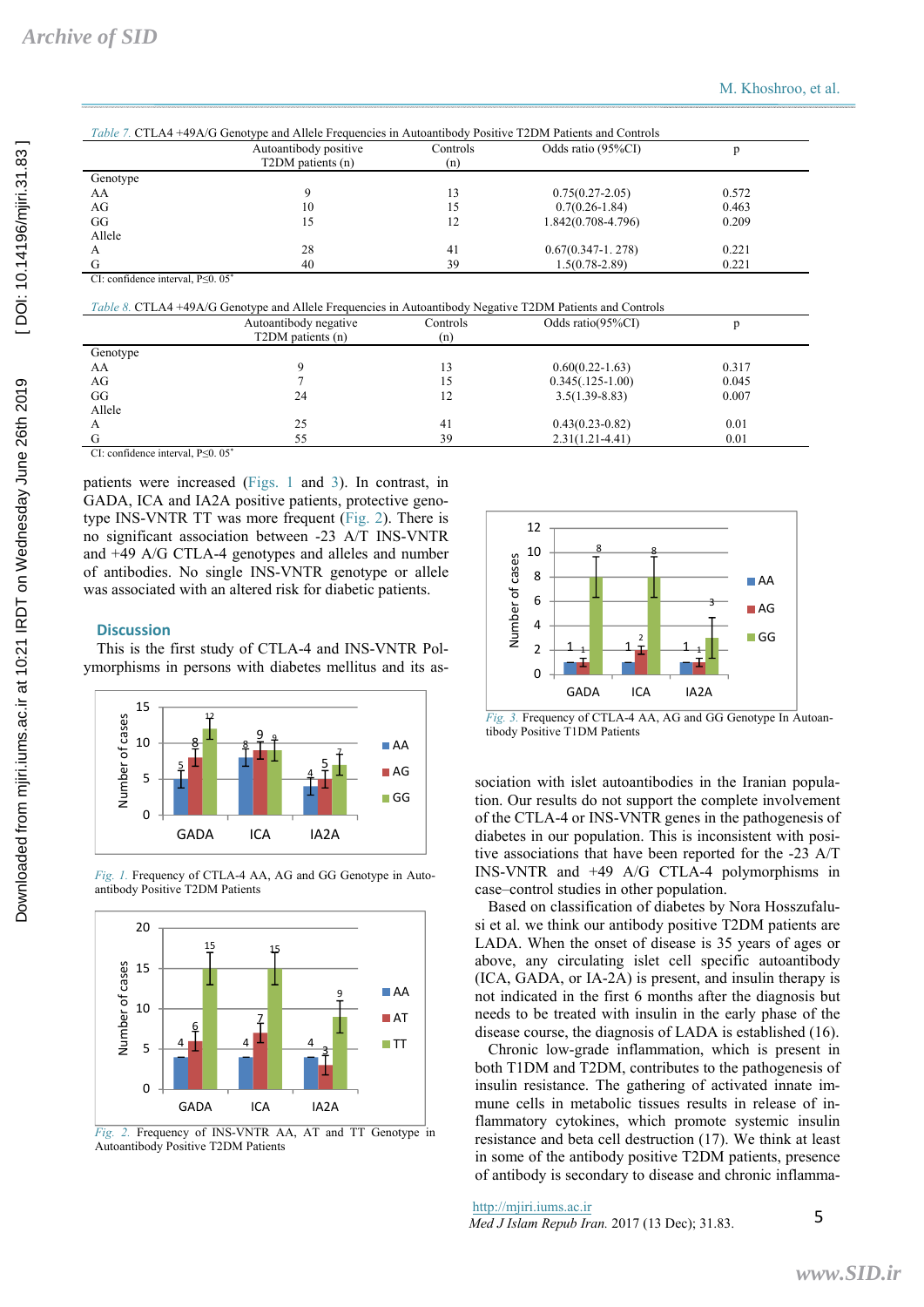tion provoke production of autoantibodies and activation of cell mediated immunity. In fact, these patients are T2DM but not LADA and obesity, disease duration and other factors such as epitope spreading due to chronic inflammation damages the beta cells and causes antibody production.

Patients with LADA share a genetic susceptibility with both T1DM and T2DM patients (18). In addition to HLA, studies have shown variation in two other genes increasing the risk of developing the disease. These are INS-VNTR and CTLA-4. Together, these two genes confer an inheritable disease risk no larger than 15% (19, 20). The insulin gene (INS) region is a predisposing locus (Insulin Dependent Diabetes Mellitus 2, IDDM2) to T1DM and LADA. This association is regulated by the polymorphism in VNTR, which categorized into three classes: I, II and III. Of these VNTRs, class I has 26-63 repeats and class III has 141-209 repeats. These are almost completely concordant with the adjacent A to T polymorphism at the -23 HphI site of insulin gene (rs689). The latter is therefore used as surrogate for class I and III INS-VNTR alleles. The INS-VNTR class I allele (-23 HphI A allele) is mostly responsible for the association of INS with autoimmune diabetes. A few studies was shown that it might be associated with T2DM and decreased insulin secretion in this patients, but these findings were challenged by other researchers (21). In Czech Republic, Matejkova-Behanova M et al., 2004 (22), Argentina, Cerrone GE et al. 2004 (24-23) and UK, Desai M., 2006 (24) positive association between an allele of -23 A/T INS-VNTR and LADA has been reported. Our results showed that SNP A/T of INS gene was not significantly associated with the risk of T1DM and antibody positive T2DM. Oindrila Raha et al. 2011 was shown that the INS gene rs689 did not have a key role in conferring the risk in T1DM patients in Indian population (25). Also, Cejkova P et al. showed that the genotype and allele frequencies of –23 HphI did not differ between T1DM, LADA and T2DM groups and group of healthy subjects in population of the Czech Republic (26). In addition to INS-VNTR, variation in several other genes contributes to diabetes pathogenesis. Architecture of HLA-conferred susceptibility to LADA is similar to that observed in T1DM (27). Variation in other genes may explain difference of disease onset in T1DM and LADA. Vatay A et al., 2002, concluded that the low presence of TNF2 allele (known to be associated with high amount of TNF alpha production) in LADA could be one of the factors responsible for the relatively slow progression (28). Polymorphism in INS-VNTR not only contributes to T1DM and LADA but also may participate in pathogenesis of T2DM (14, 40). Significant association between INS-VNTR genotype and both insulin sensitivity and secretion were clearly visible in infancy. Class III / III infants secreted more insulin than I / I infants and heterozygous individuals exhibiting intermediate values. The insulin levels might interact with childhood appetite and nutrition to impact the development of childhood obesity and insulin resistance (14). High frequency of protective TT genotype (67.5%) of INS-VNTR in obese (BMI: 30.63) antibody negative T2DM patients may confirm role of

http://mjiri.iums.ac.ir *Med J Islam Repub Iran.* 2017 (13 Dec); 31:83. 6

class III in pathogenesis of disease in antibody negative T2DM patients. However, we did not find statistical difference between study groups. Our observation that GADA, ICA and IA2A do not have association with -23 A/T INS-VNTR is consistent with Jinko Graham observation (29). In fact, the observation that IAA but not GADA and IA-2A were associated with the -23 A/T INS-VNTR polymorphisms suggests that the contribution of the INS-VNTR may be specific to insulin as an autoantigen (29, 30).

CTLA-4 gene variation has been suggested to be risk factor of autoimmune endocrine disorders. CTLA-4 by inducing the antigen specific apoptosis of T cells and prevents autoreactive proliferation of T lymphocytes, plays a key role in autoimmunity. It has been reported to confer genetic susceptibility to autoimmune diseases including T1DM, thyroid disorders, rheumatoid arthritis, Addison's disease, primary biliary cirrhosis, myasthenia gravis and lupus erythematous (31). The polymorphisms of the CTLA-4 gene also are associated with LADA and T2DM, and the effect of the G allele on LADA is stronger than on T2DM (32). In this study, we did not find a statistically significant association between +49 A/G polymorphism of CTLA-4 gene and T1DM, antibody positive T2DM and healthy controls. However, GG genotype and G allele tend to increase in both T1DM and antibody positive T2DM groups when compare with controls. Many studies have demonstrated there is an association between +49 A/G CTLA-4 polymorphism and T1DM (33) and LADA (34- 36) and a few studies fail to show any association between +49 A/G CTLA-4 polymorphism and T1DM (37, 38) or LADA (39). These conflicting results may be explained by the genetic variation among the studied populations, different environmental factors and limitations of the studies or other methodological issues. On the basis of the frequency of the G allele the attributable fraction of T1DM due to this polymorphism is 18 percent in populations of Asian descent and 16 percent in populations of European descent (41).

With increasing CTLA-4 G allele and GG/AG genotypes the frequency of persons who are positive for GADA, ICA and IA2A in T1DM and antibody positive T2DM patients were increased. But we did not find a statistically significant association between +49 A/G polymorphism of CTLA-4 genotypes and islet autoantibodies. Our finding was similar to other studies (31). In consistent with Robert Hermann and co-worker study, we suggest +49 A/G polymorphism of CTLA-4 has no a major impact on humoral autoimmunity in T1DM and LADA (30).

 We found significant association between +49 A/G polymorphism of CTLA-4 genotypes and alleles and antibody negative T2DM. Similar to Azza M Kamel and coworker (36), we suggest that CTLA-4 is significantly associated with autoimmune thyroid disease (AITD) but not with T1DM; because of the strong association of AITD and T1DM, the association of CTLA-4 polymorphism with T1DM may be secondary to its association with AITD. Also, we saw G allele of A/G +49CTLA-4 had a direct proportion with familial history of diabetes (data have not shown).

[Downloaded from mjiri.iums.ac.ir at 10:21 IRDT on Wednesday June 26th 2019 \[ DOI: 10.14196/mjiri.31.83 \]](http://mjiri.iums.ac.ir/article-1-3496-en.html) 

Downloaded from mjiri.iums.ac.ir at 10:21 IRDT on Wednesday June 26th 2019

[DOI: 10.14196/mjiri.31.83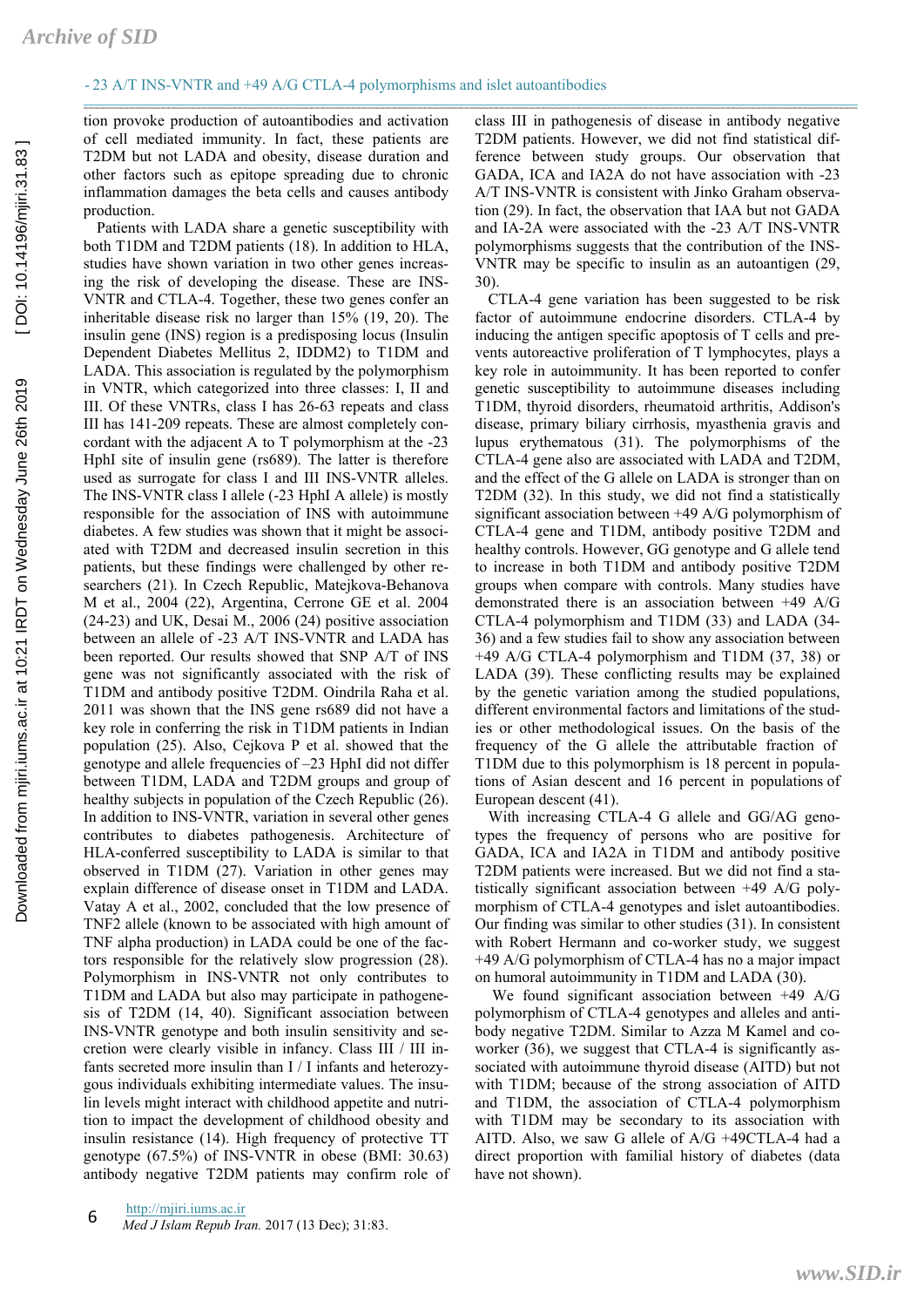In conclusion our results using this methodology suggest that susceptibility allele A of -23 A/T INS-VNTR does not have role in pathogenesis of disease in our patients and susceptibility allele G of +49 A/G CTLA-4 if not, had a small role in pathogenesis of diabetes in T1DM and antibody positive T2DM and in spite of significant increased in antibody negative T2DM group, it does not have any role in disease pathogenesis since we did not humoral immunity response and autoantibody production. We recommend similar studies with larger sample size and, if possible, the evaluation of C- peptide and Insulin Autoantibody (IAA) in combination with genetic analysis.

#### **Acknowledgments**

This study was done by a grant by Iran University of Medical Sciences number: 17032. We thank Naser Kalhor at the Jihad Daneshgahi Infertility Treatment Center, Stem Cell laboratory, Qom, Iran.

#### *Conflict of Interests*

The authors declare that they have no competing interests.

#### **References**

- 1. Paschke A, Grzelka A, Zawada A, Zozulińska-Ziółkiewicz D. Clinical characteristics and autoantibody pattern in newly diagnosed adult onautoimmune diabetes. Polskie Archiwum Medycyny Wewnetrznej. 2013;123(7-8):401-408.
- 2. Bandurska-Stankiewicz E, Praszkiewicz I, Surdykowski L. Latent autoimmune diabetes in adults - LADA diabetes. Diabetologia Doswiadczalnai Kliniczna. 2006;6(4):173-181
- 3. Matejkova-Behanova M, Vankova M, Hill M, Kucera P, Cinek O, Andel M, Bendlova B. Polymorphism of INS VNTR is associated with glutamic acid decarboxylase antibodies and postprandial Cpeptide in patients with onset of diabetes after 35 years of age. Physiol Res. 2004;53(2):187–190
- 4. Desai M, Zeggini E, Owen KR, Holman RR, Levy JC, Hattersley AT, et al. Susceptibility for latent autoimmune diabetes in adults (LADA) is determined by variation at the IDDM2 (insulin-gene) locus in white Caucasian patients from UK repositories. Diabetologia. 2005;48:Suppl1:A86.
- 5. Bell GI, Horita S, Karam JH. A polymorphic locus near the human insulin gene is associated with insulin-dependent diabetes mellitus. Diabetes. 1984;33:176–183.
- 6. Stead JD, Buard J, Todd JA, Jeffreys AJ. Influence of allele lineage on the role of the insulin minisatellite in susceptibility to type 1 diabetes. Hum Mol Genet 2000; 9: 2929 –2935
- 7. Balic I, Angel B, Codner E, Carrasco E, Perez-Bravo F. Association of CTLA-4 polymorphisms and clinical-immunologic characteristics at onset of type 1 diabetes mellitus in children. Human Immuno.  $2009.70:116-120$
- 8. Douroudis K, Prans E, Uibo R. CTLA-4 promoter polymorphisms are associated with latent autoimmune diabetes in adults. Human Immunology. 2009;70:921–924.
- 9. Kantarova D, Buc M. Genetic susceptibility to type 1 Diabetes Mellitus in Humans. Physiol Res. 2007;56:255–266
- 10. Anjos SM, Tessier MC, Polychronakos C. Association of the Cytotoxic T Lymphocyte-Associated Antigen 4 Gene with Type 1 Diabetes: Evidence for Independent Effects of Two Polymorphisms on the Same Haplotype Block. The Journal of Clinical Endocrinology  $\&$ Metabolism. 2004;89(12):6257–6265
- 11. Ahmadi S, Rostamzadeh J, Khosravi D, Shariati P and Shakiba N. Association of CTLA-4 gene 49 A/G polymorphism with the incidence of type 1 diabetes mellitus in the Iranian Kurdish population. Pakistan Journal of Biological Sciences. 2013;16(24): 1929–1935.
- 12. Cerna M, Novota P, Kolostova K, Cejkova P, Zdarsky E, Novakova D, et al. HLA in Czech adult patients with autoimmune diabetes mellitus: comparison with Czech children with type 1 diabetes and

patients with type 2 diabetes. Eur J Immunogenet. 2003;30(6):401-7.

- 13. Suguna S, Nandal DH, Kamble S, Bharatha A, Kunkulol R. Genomic DNA isolation from human whole blood samples by non enzymatic salting out method. International Journal of Pharmacy and Pharmaceutical Sciences. 2014;6(6):198-199.
- 14. Bazaes RA, Petry CJ, Ong KK, Avila A, Dunger DB, Mericq MV. Insulin gene VNTR genotype is associated with insulin sensitivity and secretion in infancy. Clinical Endocrinology. 2003; 59(5):599- 603.
- 15. Ferreira AC, Gomes KB, Sampaio IB, Oliveira VC, Pardini VC, Godard AL. Type 1 diabetes susceptibility determined by HLA alleles and CTLA-4 and insulin genes polymorphisms in Brazilians. Arq Bras Endocrinal Metab. 2009;53(3):368–373.
- 16. Hosszufalusi N, Vatay A, Rajczy K, Prohaszka Z, Pozsonyi E, Horvath L, et al. Similar genetic features and different islet cell autoantibody pattern of latent autoimmune diabetes in adults (LADA) compared with adult-onset type 1 diabetes with rapid progression. Diabetes Care. 2003;26:452-457.
- 17. Justin I. Odegaard and Ajay Chawla. Connecting Type 1 and Type 2 Diabetes through Innate Immunity. Cold Spring Herb Perspect Med. 2012;2:a007724.
- 18. Andersen MK, Lundgren V, Turunen JA, Forsblom C, Isomaa B, Groop PH, Groop L, Tuomi T. Latent autoimmune diabetes in adults differs genetically from classical type 1 diabetes diagnosed after the age of 35 years. Diabetes Care. 2010;33:2062–2064.
- 19. Anjos S, Polychronakos C. Mechanisms of genetic susceptibility to type I diabetes: beyond HLA. Mol Genet Metab. 2004;81:187–195.
- 20. Abou El-Ella SS, Shaltout AA, Tawfi MAM, Deeb M, EL-Lahony DM, Khatab ES, et al. Non HLA genetic markers association with type-1 diabetes mellitus. The Egyptian Journal of Medical Human Genetics. 2011;12:39-47.
- 21. D'Aleo V, Del Guerra S, Groves C, Lupi R, Tancredi M, McCarthy M, Marchetti P. INS VNTR class genotype and the function of isolated human islets. Nutrition, Metabolism & Cardiovascular Diseases. 2011;21(3):e9-11.
- 22. Matejkova-Behanova M, Vankova M, Hill M, et al. Polymorphism of INS VNTR is associated with glutamic acid decarboxylase antibodies and postprandial C-peptide in patients with onset of diabetes after 35 years of age. Physiol Res. 2004;53:187-190.
- 23. Cerrone GE, Caputo M, Lopez AP, Gonzalez C, Massa C, Cedola N, et al. Variable number of tandem repeats of the insulin gene determines susceptibility to latent autoimmune diabetes in adults. Mol Diagn. 2004;8(1):43-49.
- 24. Desai M, Zeggini E, Horton VA, Owen KR, Hattersley AT, Levy JC, et al. The variable number of tandem repeats upstream of the insulin gene is a susceptibility locus for latent autoimmune diabetes in adults. Diabetes. 2006;55:1890-1894.
- 25. Raha O, Sarkar BN, Bhaskar LVKS, Veerraju P, Chowdhury S, Mukhopadhyay S, et al. Insulin (INS) promoter VNTR polymorphisms: interactions and the association with type 1 diabetes mellitus in Bengali speaking patients of Eastern India. Diabetoligia Croatica. 2011;40:99-106.
- 26. Cejkova P, Novota P, Cerna M, Kolostova K, Novakova D, Kucera P, et al. HLA DRB1, DQB1 and insulin promoter VNTR polymorphisms: interactions and the association with adult-onset diabetes mellitus in Czech patients. Int J Immunogenet. 2008; 35(2):133-140.
- 27. Desai M, Zeggini E, Horton VA, et al. An association analysis of the HLA gene region in latent autoimmune diabetes in adults. Diabetologia 2007; 50: 68–73
- 28. Vatay Á, Rajczy K, Pozsonyi É, Hosszúfalusi N, Prohászka Z, Füst G, et al. Differences in the genetic background of latent autoimmune diabetes in adults (LADA) and type 1 diabetes mellitus. Immunol Lett. 2002;84:109-115.
- 29. Graham J, Hagopian WA, Kockum I, Li LS, Sanjeevi CB, Lowe RM, et al. Genetic effects on age-dependent onset and islet cell autoantibody markers in type 1 diabetes. Diabetes. 2002;51(5): 1346-55.
- 30. Hermann R, Laine AP, Veijola R. The effect of HLA class II, insulin and CTLA4 gene regions on the development of humoral beta cell autoimmunity. Diabetologia. 2005;48:1766-1775.
- 31. Douroudis K, Prans E, Kisand K, Nemvalts V, Uibo R. Cytotoxic Tlymphocyte antigen 4 gene polymorphisms are associated with latent autoimmune diabetes in adults. Clinica Chimica Acta. 2009;403:226–  $228$
- 32. Qi X, Wang J, Xu Z, Sun J, Keller L, Xu W. Relationship of CTLA-4 gene to latent autoimmune diabetes in adults and Type 2 diabetes: a

http://mjiri.iums.ac.ir

*Med J Islam Repub Iran.* 2017 (13 Dec); 31.83.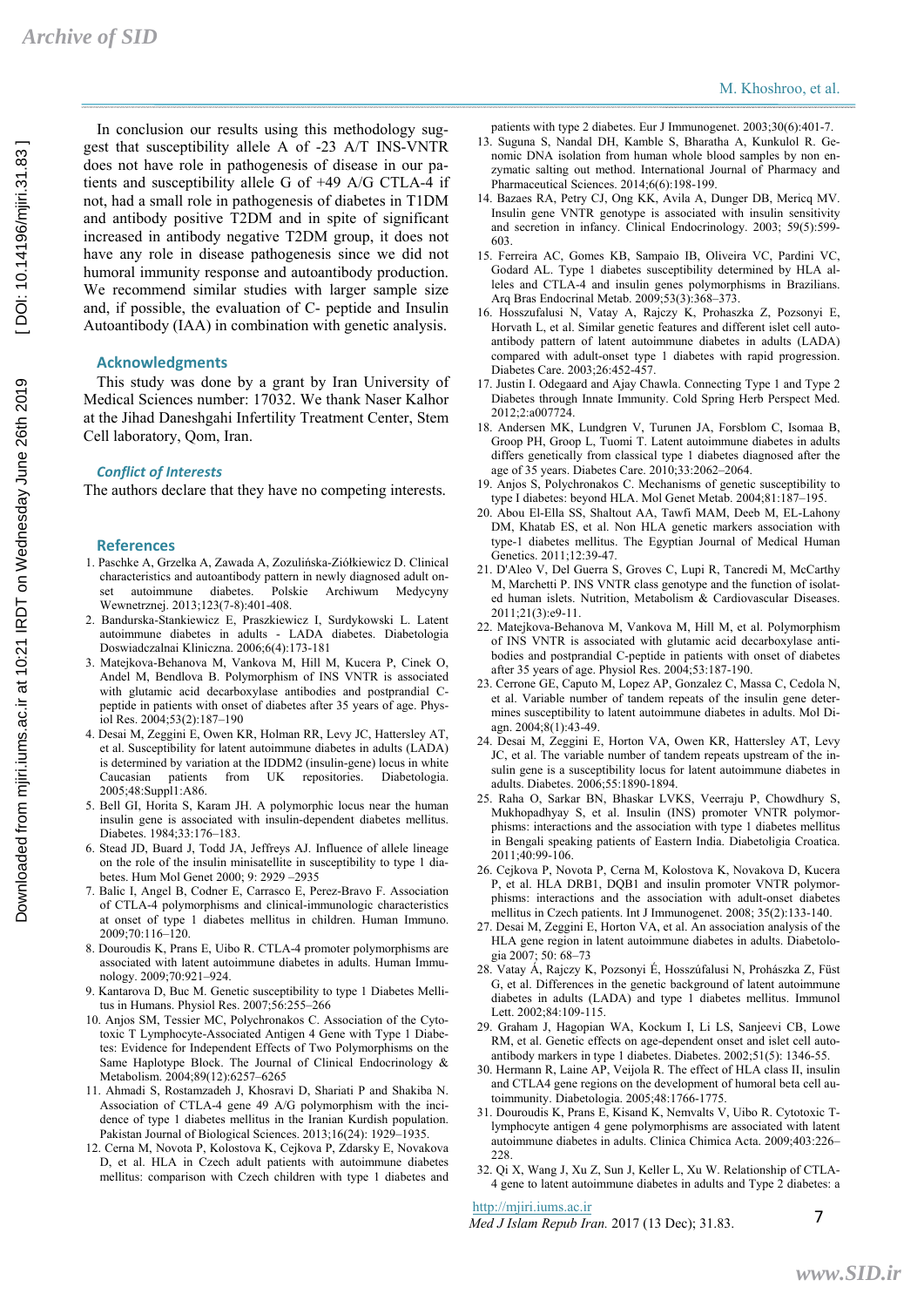population-based case–control study. Diabetes Management. 2014;4(2):131-139.

- 33. Mojtahedi Z, Omrani GR, Doroudchi M, Ghaderi A. CTLA-4 +49 A/G polymorphism is associated with predisposition to type 1 diabetes in Iranians. Diabetes Res Clan Pract. 2005;68:111–6.
- 34. Haller K, Kisand K, Pisarev H, Salur L, Laisk T, Nemvalts V, et al. Insulin gene VNTR, CTLA-4 +49 A/G and HLA-DQB1 alleles distinguish latent autoimmune diabetes in adults from type 1 diabetes and from type 2 diabetes group. Tissue Antigens. 2007;69(2):121– 127.
- 35. Jin P, Xiang B, Huang G, Zhou Z. The association of cytotoxic Tlymphocyte antigen-4 +49 A/G and CT60 polymorphisms with type 1 diabetes and latent autoimmune diabetes in Chinese adults. J Endocrinol Invest. 2015;38(2):149-54.
- 36. Cosentino A, Gambelunghe G, Tortoioli C, Falorni A. CTLA-4 gene polymorphism contributes to the genetic risk for latent autoimmune diabetes in adults. Ann N Y Acad Sci. 2002;958:337 –340.
- 37. Kamel AM, Mira MF, Mossallam GI, Ebid GTA, Radwan ER, Aly-Eldin NH, et al. Lack of association of CTLA-4 +49 A/G polymorphism with predisposition to type 1 diabetes in a cohort of Egyptian families. The Egyptian Journal of Medical Human Genetics. 2014;15:25-30.
- 38. Çelmeli F, Türkkahraman D, Özel D, Akçurin S, Yegin O. CTLA-4 (+49A/G) Polymorphism and Type-1 Diabetes in Turkish Children. J Clin Res Pediatr Endocrinol. 2013;5(1):40-43.
- 39. Horton VA, Stratton IM, Owen R, Holman RR, Levy JC, Clark A. Variation at the insulin VNTR locus but not the CTLA-4 locus is associated with age of onset and need for insulin therapy in latent autoimmune diabetes in adults (LADA). Diabetologia. 2001;44: Suppl 1:A75.
- 40. Eriksson J, Osmond C,Forsen J, Kajantie E, Barker DeJP, Laakso M. Insulin Gene Variable Number of Tandem Repeat Genotype, Early Growth and Glucose Metabolism in Adult Life. Int J Endocrinol Metab. 2006;4:180-187.
- 41. Kavvoura FK, Ioannidis JP. CTLA-4 Gene Polymorphisms and Susceptibility to Type 1 Diabetes Mellitus: A HuGE Review and Meta-Analysis. Am J Epidemiol. 2005;162:3-16.